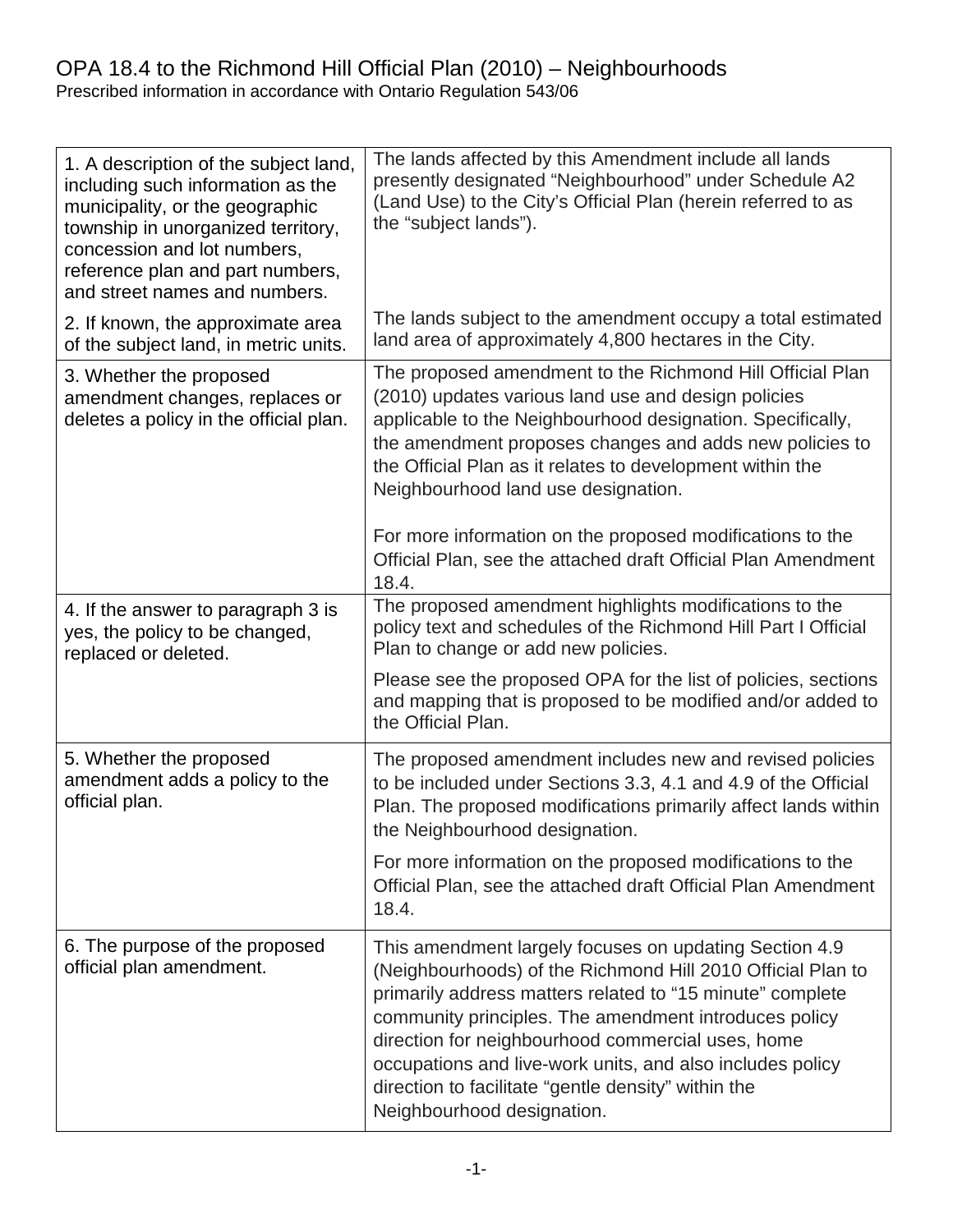## OPA 18.4 to the Richmond Hill Official Plan (2010) – Neighbourhoods Prescribed information in accordance with Ontario Regulation 543/06

| 6.1 In the case of a proposed<br>amendment to a lower-tier<br>municipality's official plan, an<br>explanation of how the proposed<br>amendment conforms with the<br>upper-tier municipality's official<br>plan. | In accordance with the York Region Official Plan 2010, the<br>lands subject to the proposed amendment form part of the<br>"Urban Area". The policies of the amendment support the<br>Regional Official Plan objective of creating vibrant and<br>sustainable urban areas that are socially inclusive,<br>environmentally sustainable, and economically vibrant. |
|-----------------------------------------------------------------------------------------------------------------------------------------------------------------------------------------------------------------|-----------------------------------------------------------------------------------------------------------------------------------------------------------------------------------------------------------------------------------------------------------------------------------------------------------------------------------------------------------------|
|                                                                                                                                                                                                                 | In particular, the proposed OPA 18.4 implements the policies<br>of the York Region Official Plan with respect to, but not<br>limited to:                                                                                                                                                                                                                        |
|                                                                                                                                                                                                                 | human services and economic vitality by promoting<br>entrepreneurship and job creation through home<br>occupations and live-work units;                                                                                                                                                                                                                         |
|                                                                                                                                                                                                                 | healthy communities by promoting a mix and range of<br>housing types and gentle density aimed at low to<br>moderate income households, and by promoting context-<br>sensitive development that respond to distinguishing<br>features within residential areas;                                                                                                  |
|                                                                                                                                                                                                                 | cultural heritage by recognizing, conserving and<br>promoting cultural heritage; and                                                                                                                                                                                                                                                                            |
|                                                                                                                                                                                                                 | complete communities by ensuring that neighbourhoods<br>are walkable and offer a variety of services and provide<br>structure to create healthy, liveable places to live, work<br>and play.                                                                                                                                                                     |
| 7. The current designation of the<br>subject land in the official plan and<br>the land uses that the designation<br>authorizes.                                                                                 | The Richmond Hill Official Plan (2010) presently designates<br>the lands subject to OPA 18.4 as "Neighbourhood". Permitted<br>land uses in the Neighbourhood generally include:                                                                                                                                                                                 |
|                                                                                                                                                                                                                 | low-density residential uses, including low-rise single<br>detached, semi-detached and duplex dwellings;                                                                                                                                                                                                                                                        |
|                                                                                                                                                                                                                 | medium density residential uses including low-rise<br>$\bullet$<br>townhouses, triplexes, fourplexes and walk-up<br>apartments;                                                                                                                                                                                                                                 |
|                                                                                                                                                                                                                 | neighbourhood commercial uses, including home<br>occupations and live-work units; and                                                                                                                                                                                                                                                                           |
|                                                                                                                                                                                                                 | community uses including public and private elementary<br>and secondary schools, arts and culture facilities, places<br>of worship, day nurseries, long term care facilities and<br>government facilities such as libraries, community centers<br>recreation centres and fire and emergency services                                                            |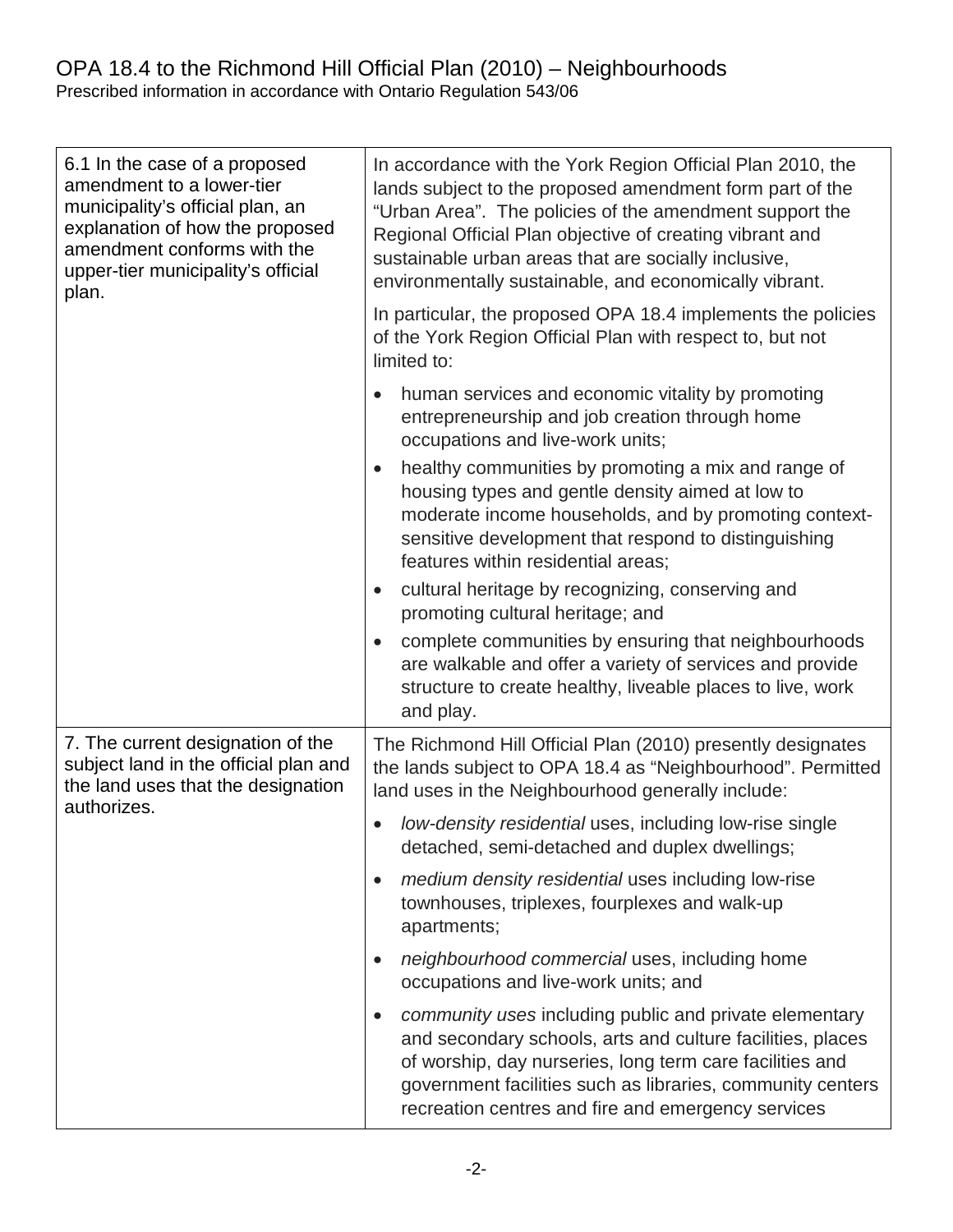# OPA 18.4 to the Richmond Hill Official Plan (2010) – Neighbourhoods

Prescribed information in accordance with Ontario Regulation 543/06

| 8. Whether the proposed<br>amendment changes or replaces a<br>designation in the official plan.                                                                                                                                          | The proposed amendment does not replace the<br>Neighbourhood designation in the Official Plan, however the<br>amendment proposes to introduce new policies and<br>proposed modifications to policies in Sections 3.3, 4.1 and<br>4.9 of the Plan, which primarily affect lands within the<br>Neighbourhood designation.                                                                                                 |
|------------------------------------------------------------------------------------------------------------------------------------------------------------------------------------------------------------------------------------------|-------------------------------------------------------------------------------------------------------------------------------------------------------------------------------------------------------------------------------------------------------------------------------------------------------------------------------------------------------------------------------------------------------------------------|
| 9. If the proposed amendment<br>changes or replaces a designation<br>in the official plan, the designation<br>to be changed or replaced.                                                                                                 | The proposed amendment does not change or replace a<br>designation in the Official Plan.                                                                                                                                                                                                                                                                                                                                |
| 10. The land uses that the<br>proposed amendment would<br>authorize.                                                                                                                                                                     | Among other policy direction addressed via OPA 18.4, the<br>proposed amendment would authorize and clarify policy<br>direction and land use permissions for home occupations<br>within neighbourhoods, the conversion of neighbourhood<br>commercial sites for residential land uses, the development<br>of "gentle density" with neighbourhoods, and policies<br>respecting distinguishing features of neighbourhoods. |
| 11. Whether water will be provided<br>to the subject land by a publicly<br>owned and operated piped water<br>system, a privately owned and<br>operated individual or communal<br>well, a lake or other water body, or<br>other means.    | The majority of the subject lands subject to the proposed<br>amendment are presently serviced by public water and<br>wastewater infrastructure.                                                                                                                                                                                                                                                                         |
| 12. Whether sewage disposal will<br>be provided to the subject land by<br>a publicly owned and operated<br>sanitary sewage system, a<br>privately owned and operated<br>individual or communal septic<br>system, a privy or other means. | The majority of the subject lands subject to the proposed<br>amendment are presently serviced by public sanitary,<br>sewage and wastewater infrastructure.                                                                                                                                                                                                                                                              |
| 13. Deleted because n/a                                                                                                                                                                                                                  | Not applicable                                                                                                                                                                                                                                                                                                                                                                                                          |
| 14. Whether the subject land or<br>land within 120 metres of it is the<br>subject of an application under the<br>Act for,                                                                                                                | The proposed Official Plan Amendment is city-wide, and<br>primarily affect lands within the Neighbourhood designation.<br>The lands subject to the proposed official plan amendment<br>are within 120 metres of lands that are subject to applications<br>for development under the Planning Act.                                                                                                                       |
| <i>i.</i> a minor variance or a consent,                                                                                                                                                                                                 | Not applicable – proposed OPA is City-wide                                                                                                                                                                                                                                                                                                                                                                              |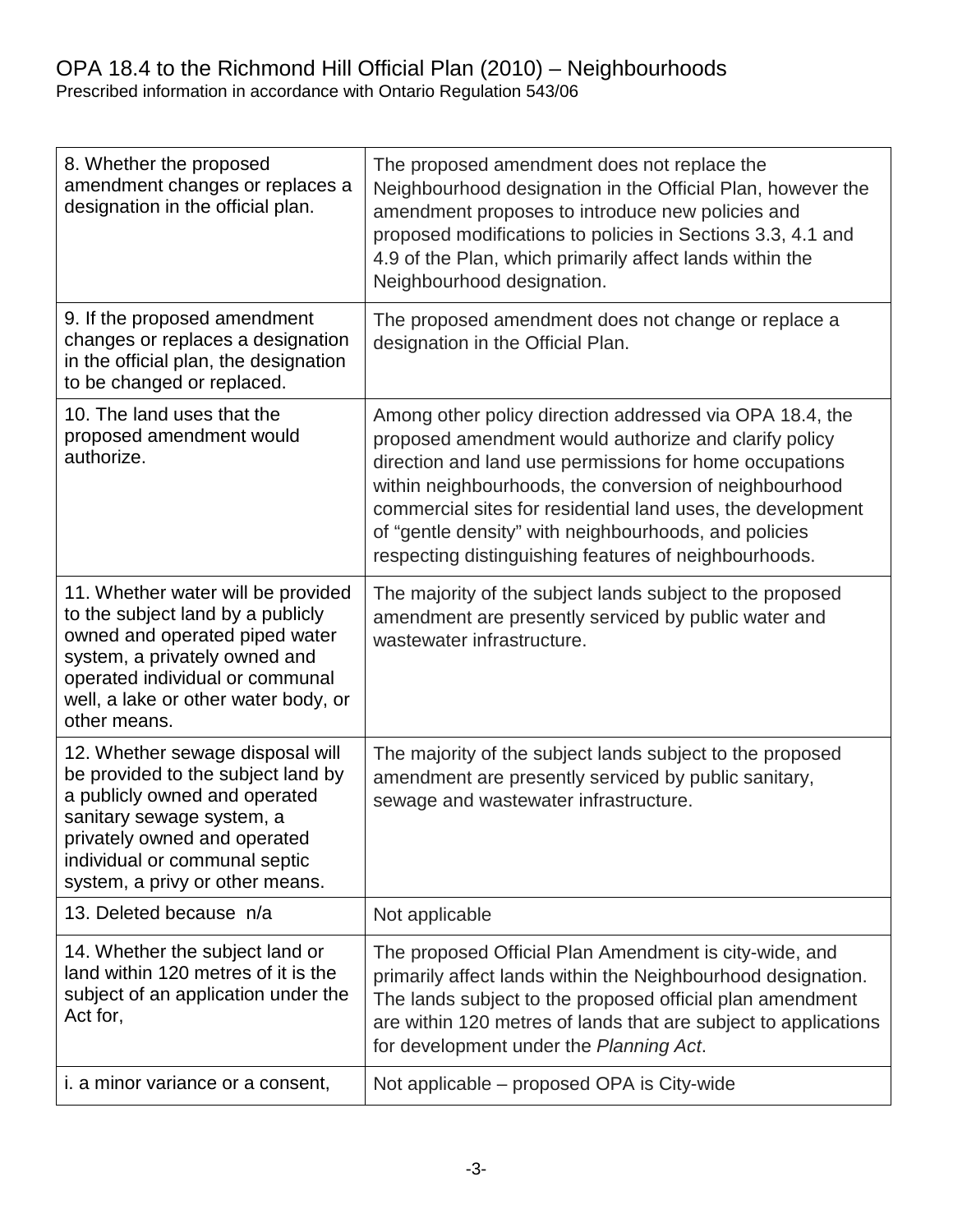## OPA 18.4 to the Richmond Hill Official Plan (2010) – Neighbourhoods

Prescribed information in accordance with Ontario Regulation 543/06

| ii. an amendment to an official<br>plan, a zoning by-law or a<br>Minister's zoning order, or                                                                                                                   | Not applicable – the proposed OPA is City-wide                                                                                                                                                                                                                                                                                                                                                                                                                                                                                                                                                                                                                                                                                                                                                                                                                                                                                                                                                                                                                                                                                                                                                                  |
|----------------------------------------------------------------------------------------------------------------------------------------------------------------------------------------------------------------|-----------------------------------------------------------------------------------------------------------------------------------------------------------------------------------------------------------------------------------------------------------------------------------------------------------------------------------------------------------------------------------------------------------------------------------------------------------------------------------------------------------------------------------------------------------------------------------------------------------------------------------------------------------------------------------------------------------------------------------------------------------------------------------------------------------------------------------------------------------------------------------------------------------------------------------------------------------------------------------------------------------------------------------------------------------------------------------------------------------------------------------------------------------------------------------------------------------------|
| iii. approval of a plan of subdivision<br>or a site plan.                                                                                                                                                      | Not applicable – the proposed OPA is City-wide                                                                                                                                                                                                                                                                                                                                                                                                                                                                                                                                                                                                                                                                                                                                                                                                                                                                                                                                                                                                                                                                                                                                                                  |
| 15. If the answer to paragraph 14<br>is yes, the following information<br>about each application:                                                                                                              | Not applicable – the proposed OPA is City-wide                                                                                                                                                                                                                                                                                                                                                                                                                                                                                                                                                                                                                                                                                                                                                                                                                                                                                                                                                                                                                                                                                                                                                                  |
| <i>i.</i> its file number,<br>ii. the name of the approval<br>authority considering it,<br>iii. the land it affects,<br>iv. its purpose,<br>v. its status, and<br>vi. its effect on the proposed<br>amendment. | Not applicable – the proposed OPA is City-wide                                                                                                                                                                                                                                                                                                                                                                                                                                                                                                                                                                                                                                                                                                                                                                                                                                                                                                                                                                                                                                                                                                                                                                  |
| 16. An explanation of how the<br>proposed amendment is consistent<br>with the policy statements issued<br>under subsection 3 (1) of the Act.                                                                   | The proposed amendment is consistent with the Provincial<br>Policy Statement (2020). In particular, the proposed OPA<br>includes policy direction that provides for an appropriate<br>range and mix of housing options which are aimed at low- to<br>moderate-income households, and which seek to address<br>"missing middle" housing and gentle density within<br>neighbourhoods so as to expand opportunities and options<br>for affordable, ground-oriented housing. In addition, the<br>proposed amendment promotes opportunities for<br>intensification within neighbourhoods through infill<br>development, where appropriate levels of infrastructure and<br>public service facilities exist or will be available to support<br>current and projected needs.<br>The proposed amendment also introduces policies that are<br>consistent with the PPS as it relates to long-term economic<br>prosperity and well-designed built form, and direction for the<br>conservation features that help define character including<br>built heritage resources and cultural heritage landscapes<br>(PPS, 2020 Policies 1.1.1(b), 1.1.3.2, 1.1.3.3, 1.1.3.6,<br>1.3.1(a), 1.4.1, 1.4.3(b)(1),(c), (d), (e) and (f)) |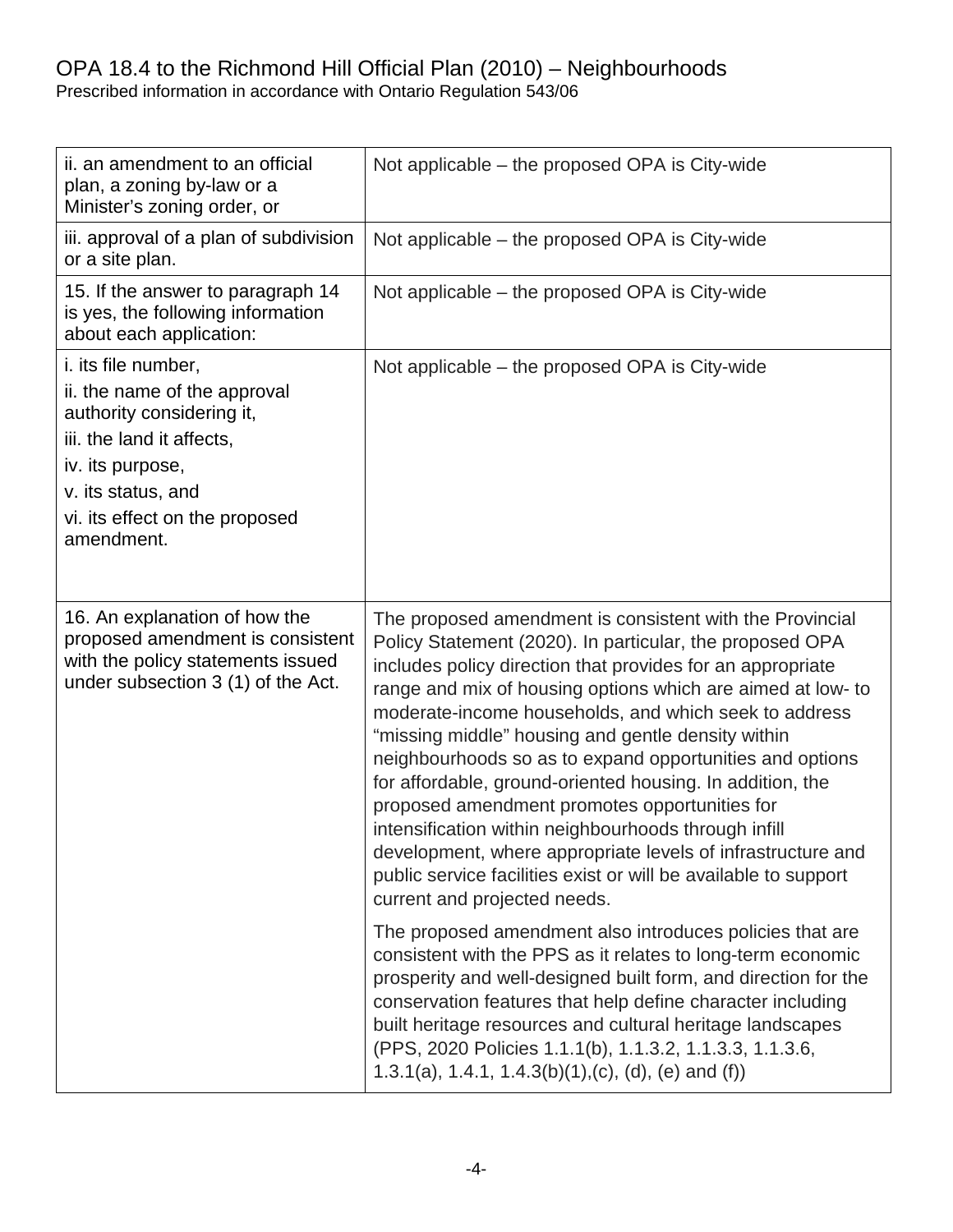### OPA 18.4 to the Richmond Hill Official Plan (2010) – Neighbourhoods Prescribed information in accordance with Ontario Regulation 543/06

| 17. Whether the subject land is<br>within an area of land designated<br>under any provincial plan or plans.                    | The subject lands are located within the Greater Golden<br>Horseshoe Plan Area and are subject to the policies of A<br>Place to Grow: Growth Plan for the Greater Golden<br>Horseshoe (2019). In addition, the lands subject to the<br>Official Plan Amendment are also located within the<br>Settlement Area of the Oak Ridges Moraine Conservation<br>Plan Area (2017).                                                                                                                                                                                                                                                                                                                       |
|--------------------------------------------------------------------------------------------------------------------------------|-------------------------------------------------------------------------------------------------------------------------------------------------------------------------------------------------------------------------------------------------------------------------------------------------------------------------------------------------------------------------------------------------------------------------------------------------------------------------------------------------------------------------------------------------------------------------------------------------------------------------------------------------------------------------------------------------|
| 18. If the answer to paragraph 17                                                                                              | <b>A Place to Grow</b>                                                                                                                                                                                                                                                                                                                                                                                                                                                                                                                                                                                                                                                                          |
| is yes, an explanation of how the<br>proposed amendment conforms or<br>does not conflict with the provincial<br>plan or plans. | The proposed amendment conforms to A Place to Grow:<br>Growth Plan for the Greater Golden Horseshoe (2019) as it<br>supports directing growth to settlement areas with existing or<br>planned public service facilities, and addresses provincial<br>policy direction respecting the achievement of complete<br>communities by featuring a diverse mix of land uses and<br>access to services. Moreover, the OPA conforms to the<br>Growth Plan by supporting the achievement of infill<br>development through the provision of a diverse range and<br>mix of housing options to accommodate people at all stages<br>of life, household sizes and incomes.                                      |
|                                                                                                                                | The proposed amendment also conforms to and addresses<br>the following policies set out in the Growth Plan, 2019:                                                                                                                                                                                                                                                                                                                                                                                                                                                                                                                                                                               |
|                                                                                                                                | 2.1 – (Where and How to Grow, Context)<br>$2.2.1(3)(c) - (Manging Growth)$<br>$2.2.1(4)(e) - (Manging Growth)$<br>$2.2.5(15) - (Employment)$<br>$2.2.6(1)(a)(i) - (Housing)$<br>$5.2.5(6) - (Targest)$                                                                                                                                                                                                                                                                                                                                                                                                                                                                                          |
|                                                                                                                                | <b>Oak Ridges Moraine Conservation Plan</b>                                                                                                                                                                                                                                                                                                                                                                                                                                                                                                                                                                                                                                                     |
|                                                                                                                                | The proposed amendment conforms to the Oak Ridges<br>Moraine Conservation Plan (2017), which directs growth and<br>intensification to be focused within existing urban areas that<br>are located within Settlement Areas (18(0.a), (1)(b). The<br>provisions of the ORMCP also encourage the development of<br>communities that provide residents with convenient access to<br>a mix of employment, transportation and local services, and a<br>full range of housing and public service facilities. The<br>proposed amendment conforms to the ORMCP by promoting<br>the efficient use of land within neighbourhoods through minor<br>infill development, and by including policy direction for |